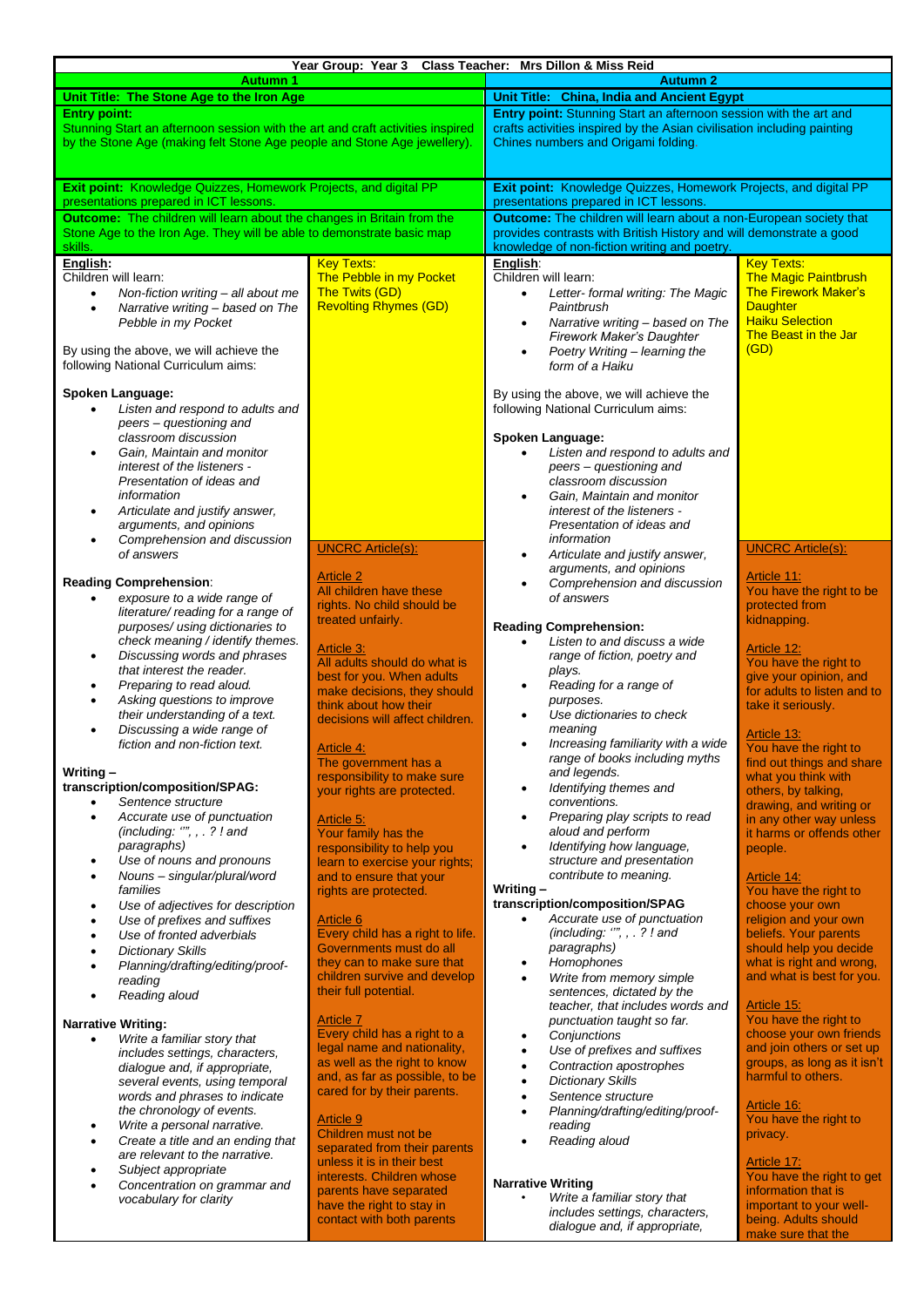|                                             | unless this might hurt the                                | several events, using temporal                              | information you are        |
|---------------------------------------------|-----------------------------------------------------------|-------------------------------------------------------------|----------------------------|
| Spellings:                                  | child.                                                    | words and phrases to indicate                               | getting is not harmful,    |
| Contractions                                |                                                           | the chronology of events.                                   | and help you find and      |
| Homophones and near<br>$\bullet$            |                                                           | Write a personal narrative.                                 | understand the             |
| homophones                                  |                                                           | Create a title and an ending that                           | information you need.      |
| Common exception words.<br>$\bullet$        |                                                           | are relevant to the narrative.                              |                            |
|                                             | P4C Stimuli:                                              |                                                             | P4C Stimuli:               |
| Sayings:                                    |                                                           | <b>Poetry Writing:</b>                                      | Week $1 - 2$ : How can     |
| Better late than never<br>$\bullet$         | Week $1 - 2$ : Is being                                   | Writing for a range of purposes                             | we help children who       |
|                                             | nervous good for us.                                      | Considering audience<br>$\bullet$                           | are struggling?            |
| Maths:                                      |                                                           | Subject appropriate                                         |                            |
| Number bonds, Place Value, Addition         | Week $3 - 4$ : Do children                                | Concentration on grammar and                                | Week $3 - 4$ : Who should  |
| and Subtraction:                            | have the same rights as                                   | vocabulary for clarity                                      | listen to you?             |
| Week 1: Number and Place Value -            | adults (introduction to                                   | Discuss writing similar to that<br>$\bullet$                |                            |
| numbers to 1000                             | <b>UNICEF Articles)</b>                                   | which they are planning to write.                           | Week $5 - 6$ : What is     |
| Week 2: Number and Place Value -            |                                                           | Discuss writing similar to that<br>٠                        | religion?                  |
| numbers to 1000                             | Week $5 - 6$ : Why should we                              | which they are planning to write                            |                            |
| Week 3: Simple addition                     | learn about other cultures?                               | in order to understand and learn                            | Week 7: Perseverance       |
| Week 4: Addition with renaming              |                                                           | from its structure.                                         |                            |
| Week 5: Simple subtraction                  | Week 7: Resilience.                                       | Simple organisational devices<br>Propose changes to grammar | Week 8: Who should         |
| Week 6: Subtraction with renaming           |                                                           | and vocabulary to improve                                   | look after the planet?     |
| Week 7: Addition and subtraction using      |                                                           | consistency.                                                |                            |
| models                                      |                                                           | Read aloud their own writing to                             |                            |
|                                             |                                                           | a group or whole class, using                               |                            |
| <b>History &amp; Geography:</b>             |                                                           | appropriate intonation and                                  |                            |
| Meeting the below National Curriculum       | <b>Key Questions:</b><br>1. What life was like in the Old | controlling tone and volume so                              | <b>Key Questions:</b>      |
| aims:<br>Pupils will continue to develop a  | and Middle Stone Age?                                     | that the meaning is clear.                                  | 1. What are the main       |
| chronologically secure knowledge and        | 2. How was life the same/                                 | Spellings:                                                  | Christian believes?        |
| understanding of British, local and world   | different during the                                      | Suffixes: -tion and -ment                                   | 2. Where do Christians     |
| history and geography, establishing clear   | <b>Mesolithic and Neolithic</b>                           | Y3 - common exception words                                 | worship?                   |
| narratives within and across the periods    | eras?                                                     | <b>Spelling Bee</b><br>$\bullet$                            | What<br>3.<br>Christians   |
| they study. They will note connections,     | 3. How were maps used a                                   |                                                             | celebrate on Christmas?    |
| contrasts and trends over time and          | long time ago? How do we                                  | Sayings:                                                    | 4. On what continent       |
| develop the appropriate use of historical   | use them today?                                           | It's no use crying over spilt milk                          | China and India are        |
| terms. They will regularly address and      | 4. Who might find a                                       | Getting cold feet<br>$\bullet$                              | located?                   |
| sometimes devise historically valid         | compass a useful tool?                                    |                                                             | 5. What separates China    |
| questions about change, cause, similarity   | 5. Which symbols would be                                 | Maths:                                                      | and India?                 |
| and difference, and significance. They will | useful on a map of our local                              | Multiplication and Division:                                | 6. Can you name the        |
| construct informed responses that involve   | area?                                                     | Multiplying by 3, 4 and 8                                   | great rivers of China?     |
| thoughtful selection and organisation of    | 6. How is our local area                                  | Dividing by 3, 4, 8<br>$\bullet$                            | 7. Why was Great Wall      |
| relevant historical information.            | different to Skara Brae? How                              | Solve word problems, involving<br>$\bullet$                 | built in China?            |
|                                             | is it similar?                                            | multiplication and division.                                | 8. What are the origins of |
| <b>History: Stone Age to the Iron Age</b>   | 7. How do Hindus believe in                               | Solve word problems, involving<br>$\bullet$                 | India?                     |
|                                             | one God and many gods at                                  | multiplication and division using                           | 9.<br>How<br>could<br>you  |
| <b>Mesolithic Hunter Gatherers</b>          | the same time?                                            | the bar models.                                             | describe India?            |
| Life in Neolithic Britain                   | 8. What are the Ramayana                                  | Solve word problems, including<br>٠                         | 10. How is it the same     |
| The Bronze Age<br>$\bullet$                 | and Rig Veda to a Hindu?                                  | missing number problems,                                    | and how is different to    |
| Stonehenge                                  | 9. What are the main Hindus                               | involving multiplication and                                | <b>Great Britain?</b>      |
| The Iron Age                                | believes?                                                 | division.                                                   |                            |
|                                             | 10. How can you keep                                      | Multiplying 2-digit numbers.                                |                            |
| <b>Geography: Spatial Sense</b>             | yourself safe when using                                  | Multiplying and regrouping.                                 |                            |
| Maps, compasses, and                        | technology?                                               | Simple Dividing.<br>$\bullet$                               |                            |
| symbols                                     |                                                           | Dividing with regrouping.                                   |                            |
| Four and Six Figure Grid<br>$\bullet$       |                                                           | Solving Word Problems                                       |                            |
| References                                  |                                                           | involving division.                                         |                            |
|                                             |                                                           |                                                             |                            |
| Fieldwork - The Local Area                  |                                                           |                                                             |                            |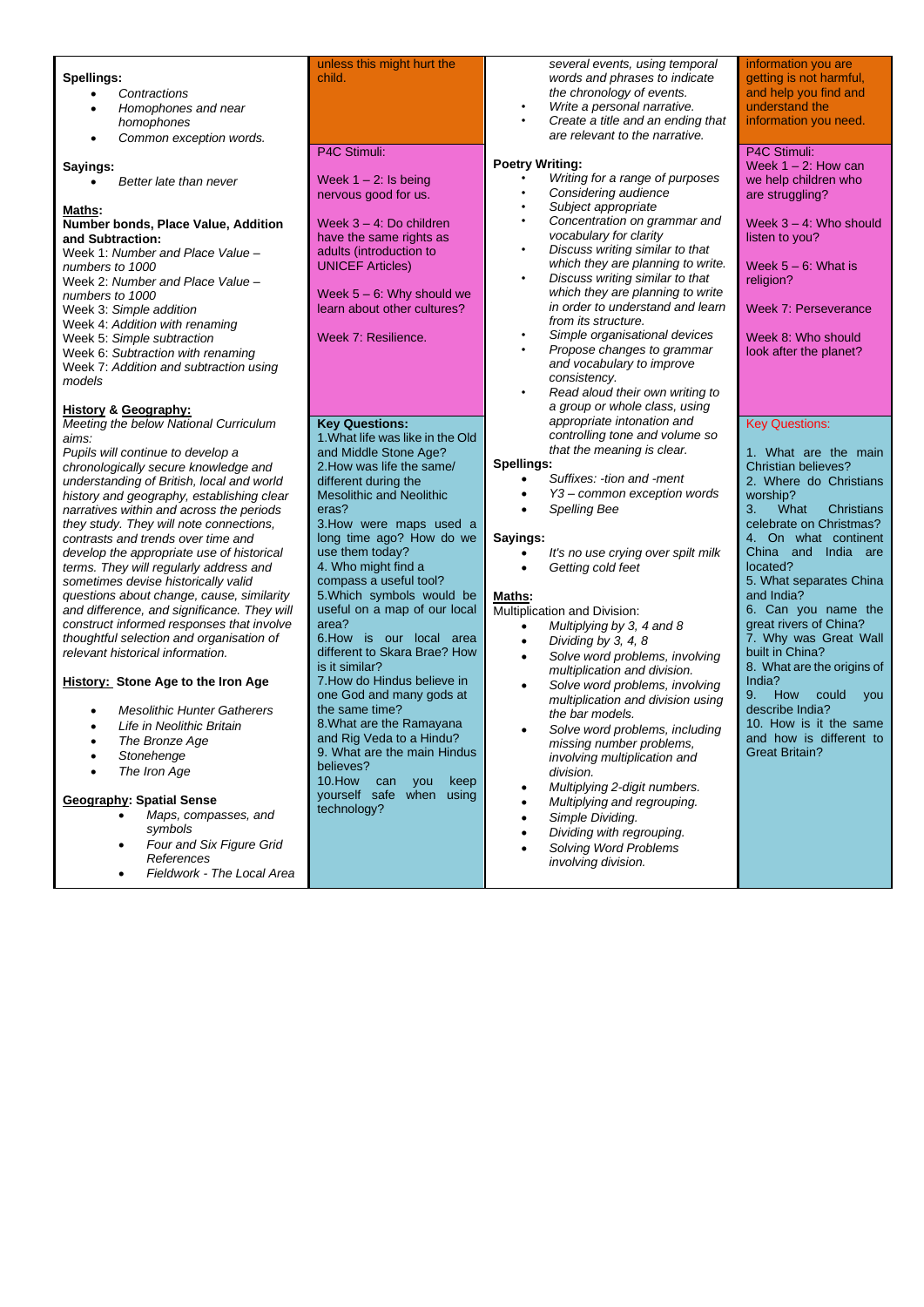| A contrasting locality -<br>$\bullet$                                                                                                                                                                                                                                                                                                                                                                                                                                                                                                                                                                                                                                                                                                                                                                                                                                                                                                                                                                                                                                             |                                                                                                                                                                                                                                                                                                               | <b>History&amp; Geography:</b>                                                                                                                                                                                                                                                                                                                                                                                                                                                                                                                                                                                                                                                                                                                                                                                                                                                                                                                                                                                                                                                                                           | Community/International                                                                                                                                                                                                                                                                                                                                                                                                                       |
|-----------------------------------------------------------------------------------------------------------------------------------------------------------------------------------------------------------------------------------------------------------------------------------------------------------------------------------------------------------------------------------------------------------------------------------------------------------------------------------------------------------------------------------------------------------------------------------------------------------------------------------------------------------------------------------------------------------------------------------------------------------------------------------------------------------------------------------------------------------------------------------------------------------------------------------------------------------------------------------------------------------------------------------------------------------------------------------|---------------------------------------------------------------------------------------------------------------------------------------------------------------------------------------------------------------------------------------------------------------------------------------------------------------|--------------------------------------------------------------------------------------------------------------------------------------------------------------------------------------------------------------------------------------------------------------------------------------------------------------------------------------------------------------------------------------------------------------------------------------------------------------------------------------------------------------------------------------------------------------------------------------------------------------------------------------------------------------------------------------------------------------------------------------------------------------------------------------------------------------------------------------------------------------------------------------------------------------------------------------------------------------------------------------------------------------------------------------------------------------------------------------------------------------------------|-----------------------------------------------------------------------------------------------------------------------------------------------------------------------------------------------------------------------------------------------------------------------------------------------------------------------------------------------------------------------------------------------------------------------------------------------|
| Skara Brae (Human<br>Geography)<br>$\bullet$<br>A contrasting locality Skara<br>$\bullet$<br>Brae (Physical Geography)<br><b>Computing: Learning Basic Computing</b><br>Skills. Understanding Digital Safety.<br>Use technology safely,<br>$\bullet$<br>respectfully, and responsibly.<br>Recognise acceptable /<br>unacceptable behaviour.<br>Identify a range of ways to report<br>concerns about content and<br>contact.<br>Science:<br>Meeting the below National Curriculum<br>aims:<br>To work scientifically.<br>To compare and group together<br>٠<br>different kinds of rocks based on<br>their appearance and simple<br>physical properties.<br>To describe in simple terms how<br>$\bullet$<br>fossils are formed when things<br>that have lived are trapped<br>within rock.<br>To recognise that soils are made<br>from rocks and organic matter.<br><b>Chemistry: Rocks and Fossils</b><br>Sorting rocks<br>How Rocks are Formed<br>Permeability<br>Fossils<br>Soil<br>Art/D&T: Line<br>Meeting the below National Curriculum<br>aims:<br>Produce creative work<br>٠ | Connecting with a school in<br>Scotland.<br>Linking science learning to<br>future jobs and industry.<br><b>Webinars</b><br>Parents (limited due to<br>current health and safety<br>guidelines) if possible,<br>parents will be able to attend<br>class assemblies or/and<br>work may be shared via<br>Seesaw. | <b>History: Ancient Egypt</b><br>Locating Egypt and the River<br>$\bullet$<br>Nile<br>Life in Ancient Egypt<br>$\bullet$<br>Religion and the Afterlife<br>$\bullet$<br>Tutankhamun and Howard<br>$\bullet$<br>Carter<br>Hieroglyphics<br>$\bullet$<br>Geography: China and India<br>Locating India and China.<br>$\bullet$<br>Human and Physical<br>$\bullet$<br>Geography of India<br>Rivers of India.<br>٠<br>Human and Physical Geography<br>$\bullet$<br>of China<br>The Great Wall of China<br><b>Computing: Connecting Computers</b><br>To explain how digital devices<br>$\bullet$<br>function<br>To identify input and output<br>$\bullet$<br>devices<br>To recognise how digital devices<br>$\bullet$<br>can change the way we work<br>To explain how a computer<br>$\bullet$<br>network can be used to share<br>information<br>To explore how digital devices<br>$\bullet$<br>can be connected<br>To recognise the physical<br>$\bullet$<br>components of a network<br>Science:<br>Meeting the below National Curriculum<br>aims:<br>Identify and describe the<br>$\bullet$<br>functions of different parts of | Involvement:<br>Connect with school in<br>China or India.<br>Webinars.<br>Links with schools in<br>Oman, Singapore,<br><b>Bahrain and New</b><br>Zealand.<br>Community artist invited.<br>Programmer/Coder to<br>talk to children about<br>future jobs.<br>Parents (limited due to<br>current health and safety<br>guidelines) if possible,<br>parents will be able to<br>attend class assemblies<br>or/and work may be<br>shared via Seesaw. |
| understand the development of<br>art.<br>Artists: Klee, Leonardo Picasso,<br>Rembrandt, Van Gogh, Moore,<br>Hokusai<br>Concepts: Lines as basic tools,<br>lines with different materials, line<br>weight, different types of line,<br>different ways to use line.<br>printing to create lines.<br>Skills: continuous line drawing,<br>line weight, drawing contour<br>lines.<br>Techniques: Drawing and                                                                                                                                                                                                                                                                                                                                                                                                                                                                                                                                                                                                                                                                           |                                                                                                                                                                                                                                                                                                               | how they vary from plant to<br>plant.<br>Introduced to the relationship<br>٠<br>between structure and function.<br>Different stages of life cycle $-$ to<br>$\bullet$<br>continue into spring - Cycles in<br><b>Nature</b><br><b>Biology: Plants</b><br>The Four Seasons<br>$\bullet$<br>Seasonal Cycles in Plants<br>٠<br>Life Cycle of a Plant<br><b>Animal Migration</b><br>Life Cycle of a Frog<br>Art/D&T: Still Life and Form                                                                                                                                                                                                                                                                                                                                                                                                                                                                                                                                                                                                                                                                                      |                                                                                                                                                                                                                                                                                                                                                                                                                                               |
| printing<br>R.E: Hinduism<br>Using the Cycle of Enquiry: communicate,<br>apply, enquire, contextualise, and evaluate<br>Meeting the below National Curriculum<br>aims:<br>Know about a range of religions<br>$\bullet$<br>and world views.<br>Express ideas and insights<br>about the nature, significance,<br>and impact of religions.<br>Gain and deploy the skills<br>٠<br>needed to engage seriously with<br>religions and world views.                                                                                                                                                                                                                                                                                                                                                                                                                                                                                                                                                                                                                                       |                                                                                                                                                                                                                                                                                                               | Meeting the below National Curriculum<br>aims:<br>Produce creative work<br>$\bullet$<br>Become proficient in design<br>٠<br>techniques<br>Analyse creative works<br>٠<br>Know about great artists and<br>$\bullet$<br>understand the development of<br>art.<br>Artists: Warhol, Morandi,<br>٠<br>Stubbs, Cezanne, Moser<br>Concepts: What is a still life, still<br>$\bullet$<br>life throughout history, using<br>tone to create form, highlight,<br>shade/shadow, cast shadow,<br>mid-tone, using colour to create<br>form<br>Skills: Pencil techniques to show<br>$\bullet$<br>form and tone, cross-hatching,                                                                                                                                                                                                                                                                                                                                                                                                                                                                                                         |                                                                                                                                                                                                                                                                                                                                                                                                                                               |